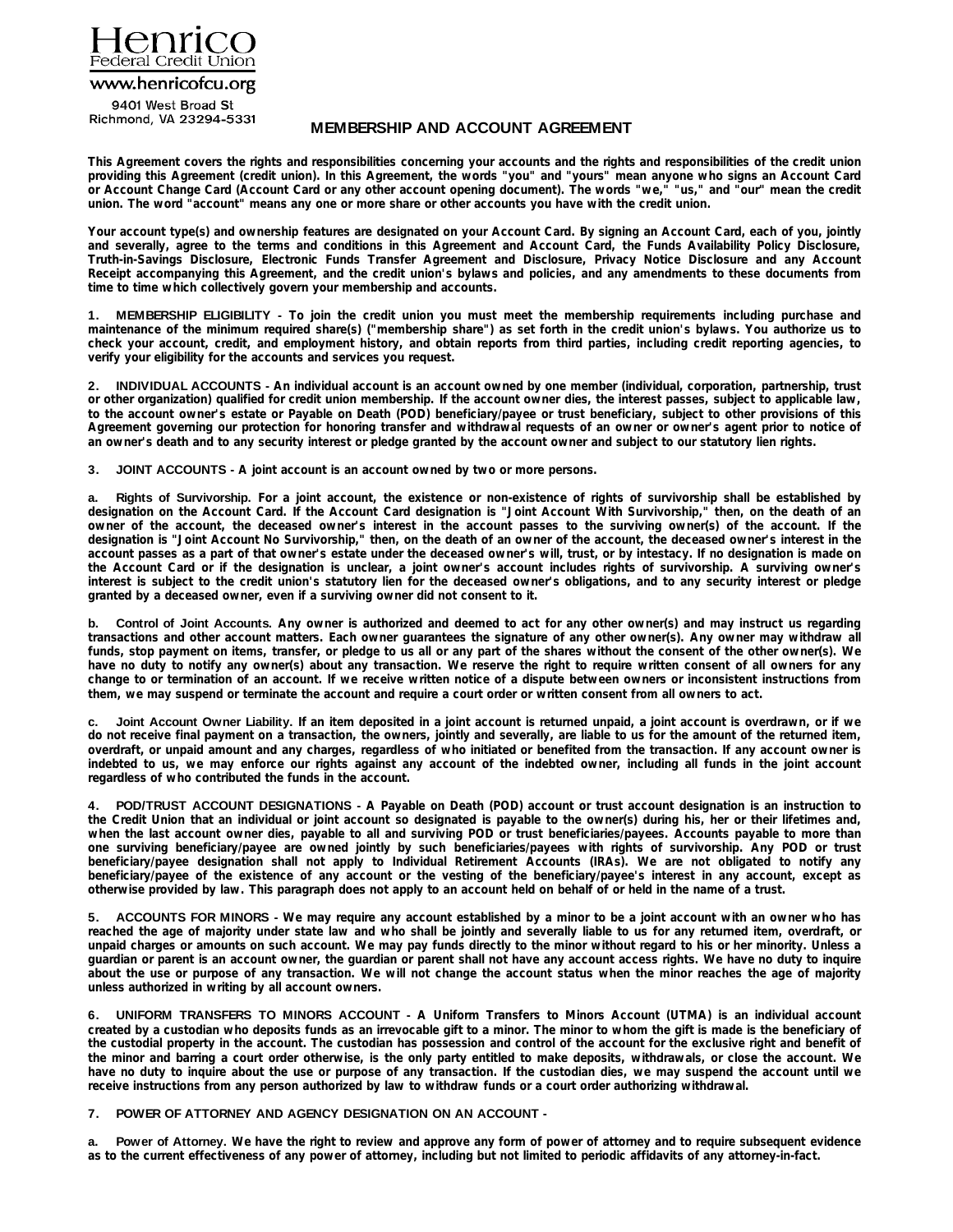b. Agency Designation. An agency designation on an account is an instruction to us that the owner authorizes another person to make transactions as agent for the account owner regarding the accounts designated. An agent has no ownership interest in the **account(s) or credit union voting rights. We have no duty to inquire about the use or purpose of any transaction made by the agent.** 

8. DEPOSIT OF FUNDS REQUIREMENTS - Funds may be deposited to any account, in any manner approved by the credit union in accordance with the requirements as set forth in the Truth-in-Savings Disclosure. Deposits made by mail, at night depositories or at **unstaffed facilities are not our responsibility until we receive them. We reserve the right to refuse or to return any deposit.** 

a. Endorsements. We may accept transfers, checks, drafts, and other items for deposit into any of your accounts if they are made payable to, or to the order of, one or more account owners even if they are not endorsed by all payees. You authorize us to supply missing endorsements of any owners if we choose. If a check, draft or item that is payable to two or more persons is ambiquous as to whether it is payable to either or both, we may process the check, draft or item as though it is payable to either person. If an insurance, government, or other check or draft requires an endorsement, we may require endorsement as set forth on the item. Endorsements must be made on the back of the share draft or check within 11/2 inches from the top edge, although we may accept endorsements outside this space. However, any loss we incur from a delay or processing error resulting from an irregular **endorsement or other markings by you or any prior endorser will be your responsibility.** 

b. Collection of Items. We act only as your agent and we are not responsible for handling items for deposit or collection beyond the exercise of ordinary care. We are not liable for the negligence of any correspondent or for loss in transit, and each correspondent will only be liable for its own negligence. We may send any item for collection. Items drawn on an institution located outside the United States are handled on a collection basis only. You waive any notice of nonpayment, dishonor, or protest regarding items we purchase or receive for credit or collection to your account. We reserve the right to pursue collection of previously **dishonored items at any time, including giving a payor financial institution extra time beyond any midnight deadline limits.** 

Restrictive Legends. Some checks and drafts contain restrictive legends or similar limitations on the front of the item. Examples of restrictive legends include "two signatures required", "void after 60 days" or "not valid over \$500." We are not liable for payment of any check or draft contrary to a restrictive legend or other limitation contained in or on the item unless we have specifically **agreed in writing to the restrictions or limitations.** 

d. Final Payment. All items or Automated Clearing House (ACH) transfers credited to your account are provisional until we receive final payment. If final payment is not received, we may charge your account for the amount of such items or ACH transfers and impose a return item charge on your account. Any collection fees we incur may be charged to your account. We reserve the right to **refuse or return any item or funds transfer.** 

e. Direct Deposits. We may offer preauthorized deposits (e.g., payroll checks, Social Security or retirement checks, or other government checks) or preauthorized transfers from other accounts. You must authorize direct deposits or preauthorized transfers by filling out a separate form. You must notify us at least thirty (30) days in advance to cancel or change a direct deposit or transfer option. If your account is overdrawn, you authorize us to deduct the amount your account is overdrawn from any deposit, including deposits of government payments or benefits. Upon a bankruptcy filing, unless you cancel the authorization, we will continue applying payments from direct deposits in accordance with your authorization on file with us. If we are required to reimburse the U.S. Government for any benefit payment directly deposited into your account, we may deduct the amount returned from any of **your accounts, unless prohibited by law.** 

Crediting of Deposits. Deposits made after the deposit cut-off time and deposits made on either holidays or days that are not **our business days will be credited to your account on the next business day.** 

# **9. ACCOUNT ACCESS -**

a. Authorized Signature. Your signature on the Account Card authorizes your account access. We will not be liable for refusing to honor any item or instruction if we believe the signature is not genuine. If you have authorized the use of a facsimile signature, we may honor any check or draft that appears to bear your facsimile signature even if it was made by an unauthorized person. You authorize us to honor transactions initiated by a third person to whom you have given your account number even if you do not **authorize a particular transaction.** 

b. Access Options. You may withdraw or transfer funds from your account(s) in any manner we permit (e.g., at an automated teller machine, in person, by mail, Internet access, automatic transfer, or telephone, as applicable). We may return as unpaid any check or draft drawn on a form we do not provide, and you are responsible for any loss we incur handling such a check or draft. We reserve the right to restrict account withdrawals or transfers from your account, provided that we shall not be liable for any damages arising from any action we take regarding either (i) withdrawals or transfers; or (ii) payments or nonpayments of a check or draft, **except for those damages which may arise solely as a result of the Credit Union's negligence.** 

c. Credit Union Examination. We may disregard information on any check or draft other than the signature of the drawer, the amount and any magnetic encoding. You agree we do not fail to exercise ordinary care in paying an item solely because our **procedures do not provide for sight examination of items.** 

10. ACH & WIRE TRANSFERS - Except as amended by this Agreement, electronic funds transfers we permit that are subject to Article 4A of the Uniform Commercial Code will be subject to such provisions of the Uniform Commercial Code as enacted by the state where the main office of the credit union is located. We may execute certain requests for electronic funds transfers by Fedwire. Fedwire transactions are subject to Federal Reserve Board Regulation J. You may order electronic funds transfers to or from your account. We will debit your account for the amount of an electronic funds transfer and will charge your account for any fees related to the transfer. Unless we agree otherwise in writing, we reserve the right to refuse to execute any order to transfer funds to or from your account. We are not obligated to execute any order to transfer funds out of your account if the amount of the requested transfer plus applicable fees exceeds the available funds in your account. We are not liable for errors, delays, interruptions or transmission failures caused by third parties or circumstances beyond our control including mechanical, electronic or equipment failure. We will not provide you with next day notice of ACH, wire transfers and other electronic payments credited to your account. You will receive notice of such credits on your account statements. You may contact us to determine whether a payment has been received. If we fail to properly execute a payment order, and such action results in a delay in payment to you, we will pay you dividends or interest for the period of delay as required by applicable law. The dividends or interest paid to you will be based on the lowest nominal dividend or interest rate we were paying on any account during that period. Payment orders we accept will be executed within a reasonable time of receipt but may not necessarily be executed on the date they are received. Cut-off times may apply to the receipt, execution and processing of funds transfers, payment orders, cancellations, and amendments and if received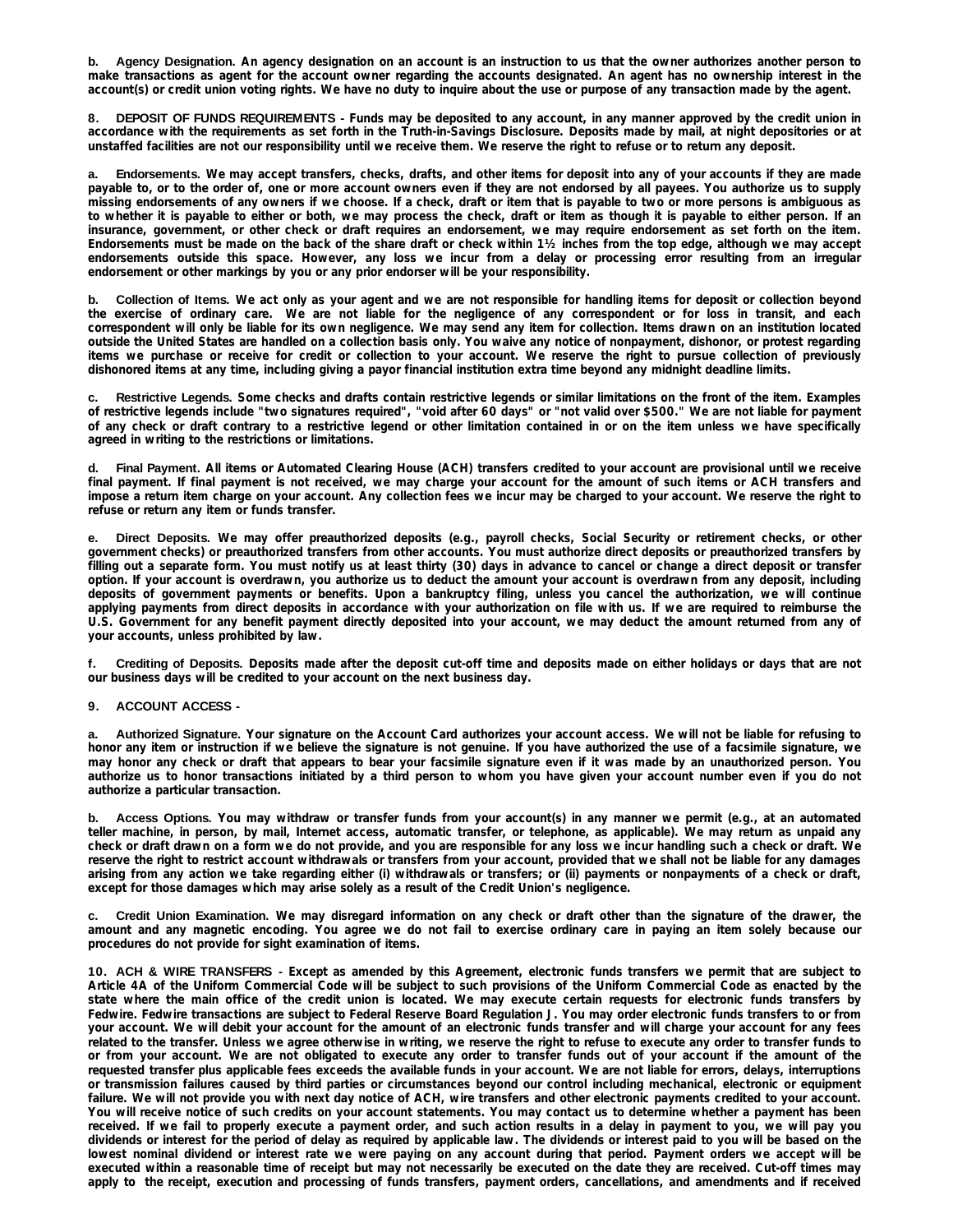after a cut-off time, may be treated as having been received on the next following funds transfer business day. Information about any cut-off times is available upon request. When you initiate a wire transfer, you may identify the recipient and any financial institution by name and by account or identifying number. The credit union and any other financial institutions facilitating the transfer may rely strictly on the account or identifying number even if the number identifies a different person or financial institution. Any account owner may amend or cancel a payment order even if that person did not initiate the order. We may refuse requests to amend or cancel a payment order that we believe will expose the credit union to liability or loss. Any request to amend or cancel a payment order that we accept will be processed within a reasonable time after it is received. You agree to hold us harmless from and indemnify us for all losses and expenses resulting from any actual or attempted amendment or cancellation of a payment order. We may require you to follow a security procedure to execute a payment order or certain electronic funds transfer transactions. We **will notify you of any such security procedures and you agree that our security procedures are commercially reasonable.** 

11. ACCOUNT RATES AND FEES - We pay account earnings and assess fees against your account as set forth in the **Truth-in-Savings Disclosure. We may change the Truth-in-Savings Disclosure at any time and will notify you as required by law.** 

## **12. TRANSACTION LIMITATIONS -**

Withdrawal Restrictions. We will pay checks or drafts, permit withdrawals and make transfers from available funds in your account. The availability of funds in your account may be delayed as described in our Funds Availability Policy Disclosure. We may also pay checks or drafts, permit withdrawals and make transfers from your account from insufficient available funds if you have **established an overdraft protection plan or, if you do not have such a plan with us, according to our overdraft payment policy.** 

We may refuse to allow a withdrawal in some situations, and will advise you accordingly; for example: (1) a dispute between account owners (unless a court has ordered the credit union to allow the withdrawal); (2) a legal garnishment or attachment is served; (3) the account secures any obligation to us; (4) required documentation has not been presented; or (5) you fail to repay a credit union loan on time. We may require you to give written notice of seven (7) days to sixty (60) days before any intended **withdrawals.** 

b. Transfer Limitations. We may limit the dollar amount or the number of transfers from your account. Please consult your **Truth-In-Savings Disclosure or your Electronic Funds Transfer Agreement and Disclosure.** 

13. CERTIFICATE ACCOUNTS - Any time deposit, term share, share certificate, or certificate of deposit account allowed by state law (certificate account), whichever we offer, is subject to the terms of this Agreement, the Truth-in-Savings Disclosure and **Account Deposit Receipt for each account, the terms of which are incorporated herein by reference.** 

## **14. OVERDRAFTS -**

a. Payment of Overdrafts. If, on any day, the available funds in your share or deposit account are not sufficient to pay the full amount of a check, draft, item, transaction or other items posted to your account plus any applicable fee ("overdraft"), we may pay or return the overdraft. The credit union's determination of an insufficient available account balance may be made at any time between presentation and the credit union's midnight deadline with only one review of the account required. We do not have to notify you if your account does not have sufficient available funds to pay an overdraft. Your account may be subject to a charge for each overdraft regardless of whether we pay or return the overdraft. Except as otherwise agreed in writing, if we exercise our right to use our discretion to pay an overdraft, we do not agree to pay overdrafts in the future and may discontinue covering overdrafts at any time without notice. If we pay an overdraft or impose a fee that overdraws your account, you agree to pay the overdrawn amount in accordance with your overdraft protection plan, or, if you do not have such a plan, in accordance with our overdraft **policy.** 

b. Order of Payments. Checks, drafts, items and other transactions may not be processed in the order that you make them or in the order that we receive them. We may, at our discretion, pay a check, draft or item and execute other transactions on your account in any order we choose. The order in which we process checks, drafts and items and execute other transactions on your account may affect the total amount of overdraft fees that may be charged to your account. Please contact us if you have questions **about how we pay checks or drafts and process transfers and withdrawals.** 

15. POSTDATED AND STALEDATED DRAFTS - You agree not to issue any check or draft that is postdated. If you do issue a check or draft that is payable on a future date and we pay it before that date, you agree that we shall have no liability to you for payment. You agree not to deposit checks, drafts or other items before they are properly payable. We are not obligated to pay any check or **draft drawn on your account that is presented more than six (6) months past its date.** 

### **16. STOP PAYMENT ORDERS -**

Stop Payment Order Request. Any owner may request a stop payment order on any check or draft drawn on the owner's account. To be binding the order must be in writing, dated, signed, and must accurately describe the check or draft including the exact account number, check or draft number and the exact amount of the check or draft. This exact information is necessary for the credit union's computer to identify the check or draft. If we receive incorrect or incomplete information, we will not be responsible for failing to stop payment on the check or draft. In addition, we must receive sufficient advance notice of the stop payment order to allow us a reasonable opportunity for us to act on it. If we recredit your account after paying a check or draft over a valid and timely stop payment order, you agree to sign a statement describing the dispute with the payee, to assign to us all of **your rights against the payee or other holders of the check or draft and to assist us in any legal action.** 

b. Duration of Order. You may make an oral stop payment order which will lapse within fourteen (14) calendar days unless confirmed in writing within that time. Written stop payment orders are effective for six (6) months and may be renewed for additional six (6) month periods by requesting in writing that the stop payment order be renewed within a period which the stop **payment order is effective. We are not required to notify you when a stop payment order expires.** 

c. Liability. Fees for stop payment orders are set forth in the Truth-in-Savings Disclosure. You may not stop payment on any certified check, cashier's check, teller's check, or any other check, draft, or payment guaranteed by us. Although payment of an item may be stopped, you may remain liable to any item holder, including us. You agree to indemnify and hold the credit union harmless from all costs, including attorney's fees, damages or claims related to our refusing payment of an item, including claims of any joint account owner, payee, or endorsee in failing to stop payment of an item as a result of incorrect information provided by **you.**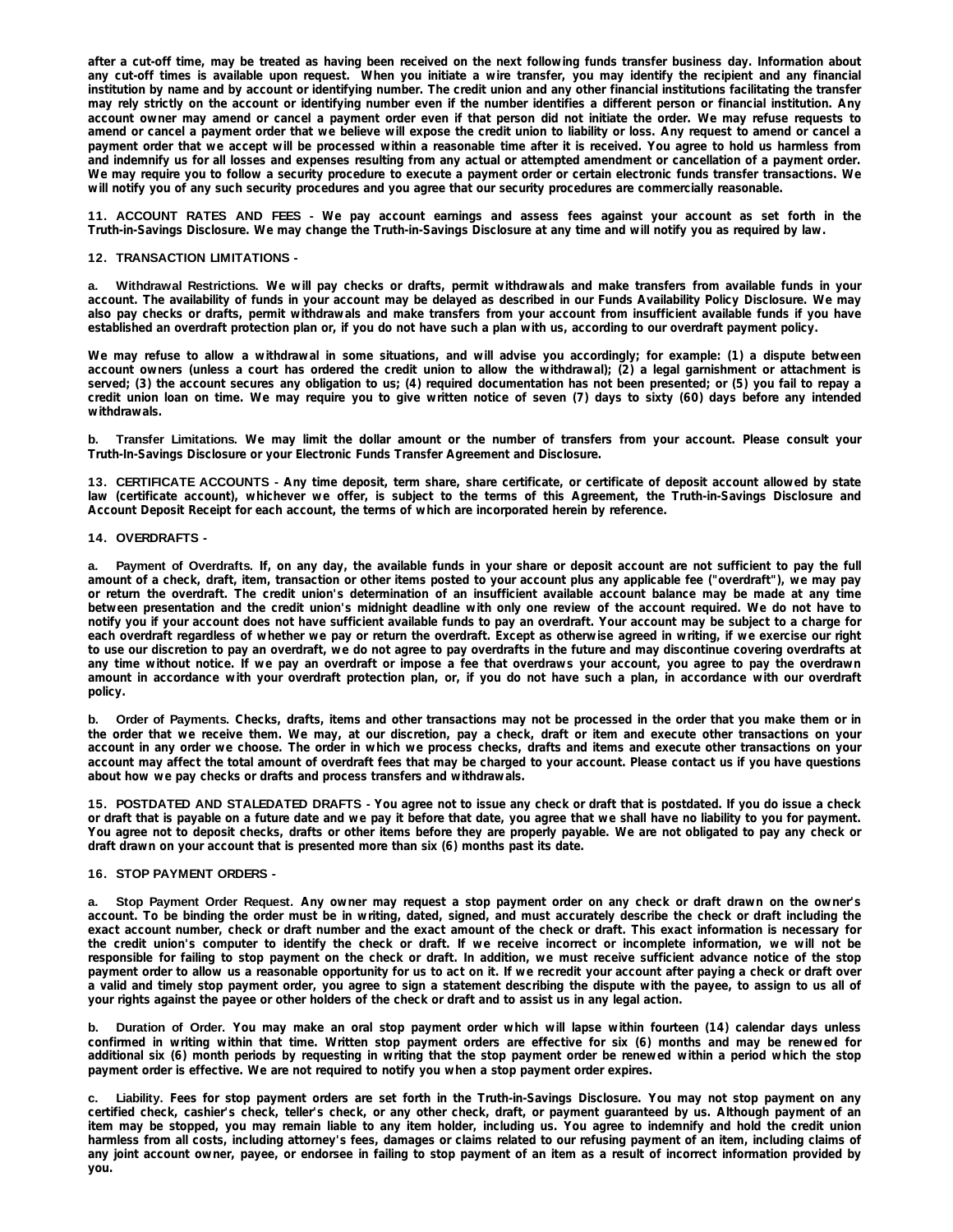17. CREDIT UNION LIABILITY - If we do not properly complete a transaction according to this Agreement, we will be liable for your losses or damages not to exceed the amount of the transaction, except as otherwise provided by law. We will not be liable if: (1) your account contains insufficient funds for the transaction; (2) circumstances beyond our control prevent the transaction; (3) your loss is caused by your or another financial institution's negligence; or (4) your account funds are subject to legal process or other claim. We will not be liable for consequential damages, except liability for wrongful dishonor. We exercise ordinary care if our actions or non-actions are consistent with applicable state law, Federal Reserve requiations and operating letters, clearinghouse rules, and general financial institution practices followed in the area we serve. You grant us the right, in making payments of deposited funds, to rely exclusively on the form of the account and the terms of this Agreement. Any conflict between what you or our employees **may say or write will be resolved by reference to this Agreement.** 

18. CHECKS PRESENTED FOR PAYMENT IN PERSON - We may refuse to accept any check or draft drawn on your account that is presented for payment in person. Such refusal shall not constitute a wrongful dishonor of the check or draft and we shall have no **liability for refusing payment.** 

19. PLEDGE/STATUTORY LIEN - Unless prohibited by law, you pledge and grant as security for all obligations you may have now or in the future, except obligations secured by your principal residence, all shares and dividends and all deposits and interest, if any, in all accounts you have with us now and in the future. If you pledge a specific dollar amount in your account for a loan, we will freeze the funds in your account(s) to the extent of the outstanding balance of the loan or, if greater, the amount of the pledge if the loan is a revolving loan. Otherwise, funds in your pledged account(s) may be withdrawn unless you are in default. Federal or state law, depending upon whether we have a federal or state charter, gives us a lien on all shares and dividends and all deposits and interest, if any, in accounts you have with us now and in the future. Except as limited by state or federal law, the statutory lien gives us the right to apply the balance of all your accounts to any obligation on which you are in default. After you are in default, we may **exercise our statutory lien rights without further notice to you.** 

Your pledge and our statutory lien rights will allow us to apply the funds in your account to what you owe when you are in default, except as limited by state or federal law. If we do not apply the funds in your account(s) to satisfy your obligation, we may place an administrative freeze on your account(s) in order to protect our statutory lien rights and may apply the funds in your account(s) to the amount you owe us at a later time. The statutory lien and your pledge do not apply to any Individual Retirement Account or any other account that would lose special tax treatment under state or federal law if given as security. By not enforcing our right to apply **funds in your account to your obligations that are in default, we do not waive our right to enforce these rights at a later time.** 

20. LEGAL PROCESS - If any legal action is brought against your account, we may pay out funds according to the terms of the action or refuse any payout until the dispute is resolved. Any expenses or attorney fees we incur responding to legal process may be charged against your account without notice, unless prohibited by law. Any legal process against your account is subject to our lien **and security interest.** 

21. ACCOUNT INFORMATION - Upon request, we will give you the name and address of each agency from which we obtain a credit report regarding your account. We agree not to disclose account information to third parties except when: (1) it is necessary to complete a transaction; (2) the third party seeks to verify the existence or condition of your account in accordance with applicable **law; (3) such disclosure complies with the law or a government agency or court order; or (4) you give us written permission.** 

### **22. NOTICES -**

Name or Address Changes. You are responsible for notifying us of any address or name change. The credit union is only required to attempt to communicate with you at the most recent address you have provided to us. We may require all name and address changes to be provided in writing. If we attempt to locate you, we may impose a service fee as set forth in the **Truth-in-Savings Disclosure.** 

b. Notice of Amendments. Except as prohibited by applicable law, we may change the terms of this Agreement. We will notify you of any change in terms, rates, or fees as required by law. We reserve the right to waive any term in this Agreement. Any such **waiver shall not affect our right to future enforcement.** 

c. Effect of Notice. Any written notice you give us is effective when we receive it. Any written notice we give to you is effective when it is deposited in the U.S. mail, postage prepaid and addressed to you at your statement mailing address. Notice to any **account owner is considered notice to all account owners.** 

23. TAXPAYER IDENTIFICATION NUMBERS AND BACKUP WITHHOLDING - Your failure to furnish a correct Taxpayer Identification Number (TIN) or meet other requirements may result in backup withholding. If your account is subject to backup withholding, we must withhold and pay to the Internal Revenue Service (IRS) a percentage of dividends, interest, and certain other payments. If you **fail to provide your TIN, we may suspend opening your account.** 

### **24. STATEMENTS -**

a. Contents. If we provide a periodic statement for your account, you will receive a periodic statement of transactions and activity on your account during the statement period as required by applicable law. If a periodic statement is provided, you agree that only one statement is necessary for joint accounts. For share draft or checking accounts, you understand and agree that your original check or draft, when paid, becomes property of the credit union and may not be returned to you, but copies may be retained by us or be payable through financial institutions and made available upon your request. You understand and agree that statements are made available to you on the date they are sent to you. You also understand and agree that checks or drafts or copies thereof are **made available to you on the date the statement is sent to you, even if the checks or drafts do not accompany the statement.** 

Examination. You are responsible for promptly examining each statement upon receiving it and reporting any irregularities to us. If you fail to report any irregularities such as forged, altered, unauthorized, unsigned, or otherwise fraudulent items drawn on your account, erroneous payments or transactions, or other discrepancies reflected on your statement within thirty-three (33) days of the date we sent the statement to you, we will not be responsible for your loss. We also will not be liable for any items that are forged or altered in a manner not detectable by a reasonable person, including the unauthorized use of a facsimile signature machine.

Notice to Credit Union. You agree that the credit union's retention of checks or drafts does not alter or waive your responsibility to examine your statements or the time limit for notifying us of any errors. The statement will be considered correct for all purposes